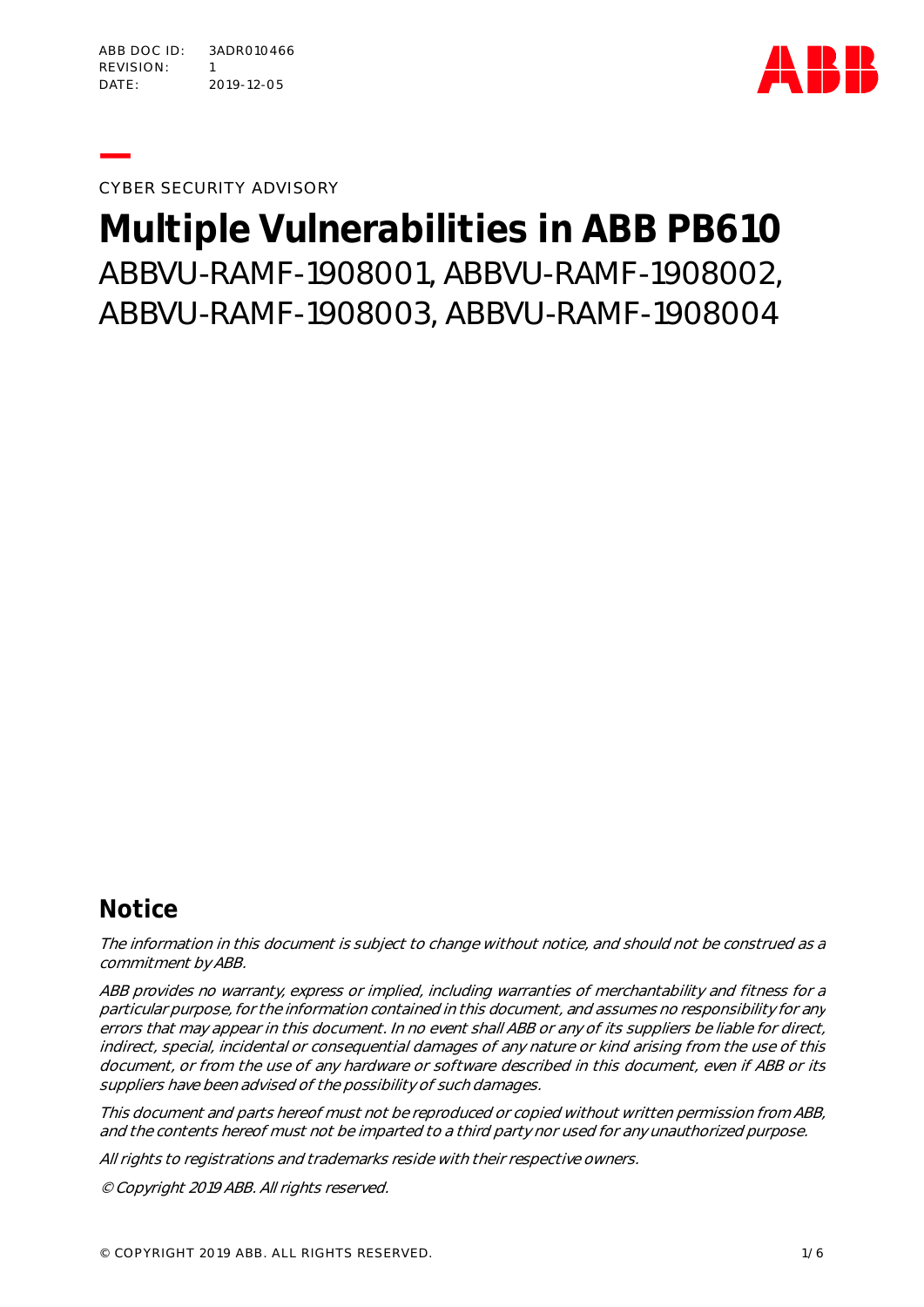### **Affected Products**

PB610 Panel Builder 600, order code: 1SAP500900R0101, versions 2.8.0.424 and earlier

### **Vulnerability ID**

| ABB ID: | ABBVU-RAMF-1908001 | CVE ID: CVE-2019-18994 |
|---------|--------------------|------------------------|
| ABB ID: | ABBVU-RAMF-1908002 | CVE ID: CVE-2019-18995 |
| ABB ID: | ABBVU-RAME-1908003 | CVE ID: CVE-2019-18996 |
| ABB ID: | ABBVU-RAMF-1908004 | CVE ID: CVE-2019-18997 |

### **Summary**

ABB is aware of a private report of four vulnerabilities in the product versions listed above.

- a. ABBVU-RAMF-1908001 PB610 HMIStudio crashes after launching an empty \*.JPR application file
- b. ABBVU-RAMF-1908002 PB610 HMISimulator does not check content-length of the HTTP request
- c. ABBVU-RAMF-1908003 PB610 HMIStudio accepts malicious DLL file in an application
- d. ABBVU-RAMF-1908004 PB610 HMISimulator provides interface with access to arbitrary files

An update is available that resolves all privately reported vulnerabilities in the product versions listed above:

1. New version of PB610 Panel Builder 600, V2.8.0.460 which is provided via Automation Builder 2.2, SP4, available here: http://search.abb.com/library/Download.aspx?DocumentID=9AKK106713A4481&LanguageCode=de&LanguageCode=en&LanguageCode=es&Language Code=fr&LanguageCode=it&LanguageCode=zh&DocumentPartId=&Action=Launch

# **Vulnerability Severity**

The severity assessment has been performed by using the FIRST Common Vulnerability Scoring System (CVSS) v3. The CVSS Environmental Score, which can affect the vulnerability severity, is not provided in this advisory since it reflects the potential impact of a vulnerability within the end-user organizations' computing environment; end-user organizations are therefore recommended to analyze their situation and specify the Environmental Score.

| ABBVU-RAMF-1908001                                                                                                      | PB610 HMIStudio crashes after launching an empty *.JPR application file |  |
|-------------------------------------------------------------------------------------------------------------------------|-------------------------------------------------------------------------|--|
| CVSS v3 Base Score:                                                                                                     | $3.9$ (Low)                                                             |  |
| CVSS v3 Temporal Score:                                                                                                 | 3.2 (High)                                                              |  |
| CVSS v3 Vector:                                                                                                         | AV:L/AC:L/PR:L/UI:R/S:U/C:N/I:L/A:L/E:U/RL:O/RC:U                       |  |
| CVSS v3 Link:<br>https://www.first.org/cvss/calcula-<br>tor/3.0#CVSS:3.0/AV:L/AC:L/PR:L/ULR/S:U/C:N/L/A:L/E:U/RL:O/RC:U |                                                                         |  |
| ABBVU-RAMF-1908002                                                                                                      | PB610 HMISimulator does not check content-length of the HTTP request    |  |
| CVSS v3 Base Score:                                                                                                     | 4.3 (Medium)                                                            |  |
| CVSS v3 Temporal Score:                                                                                                 | $3.8$ (Low)                                                             |  |
| CVSS v3 Vector:                                                                                                         | AV:A/AC:L/PR:N/UI:N/S:U/C:N/I:N/A:L/E:U/RL:O/RC:C                       |  |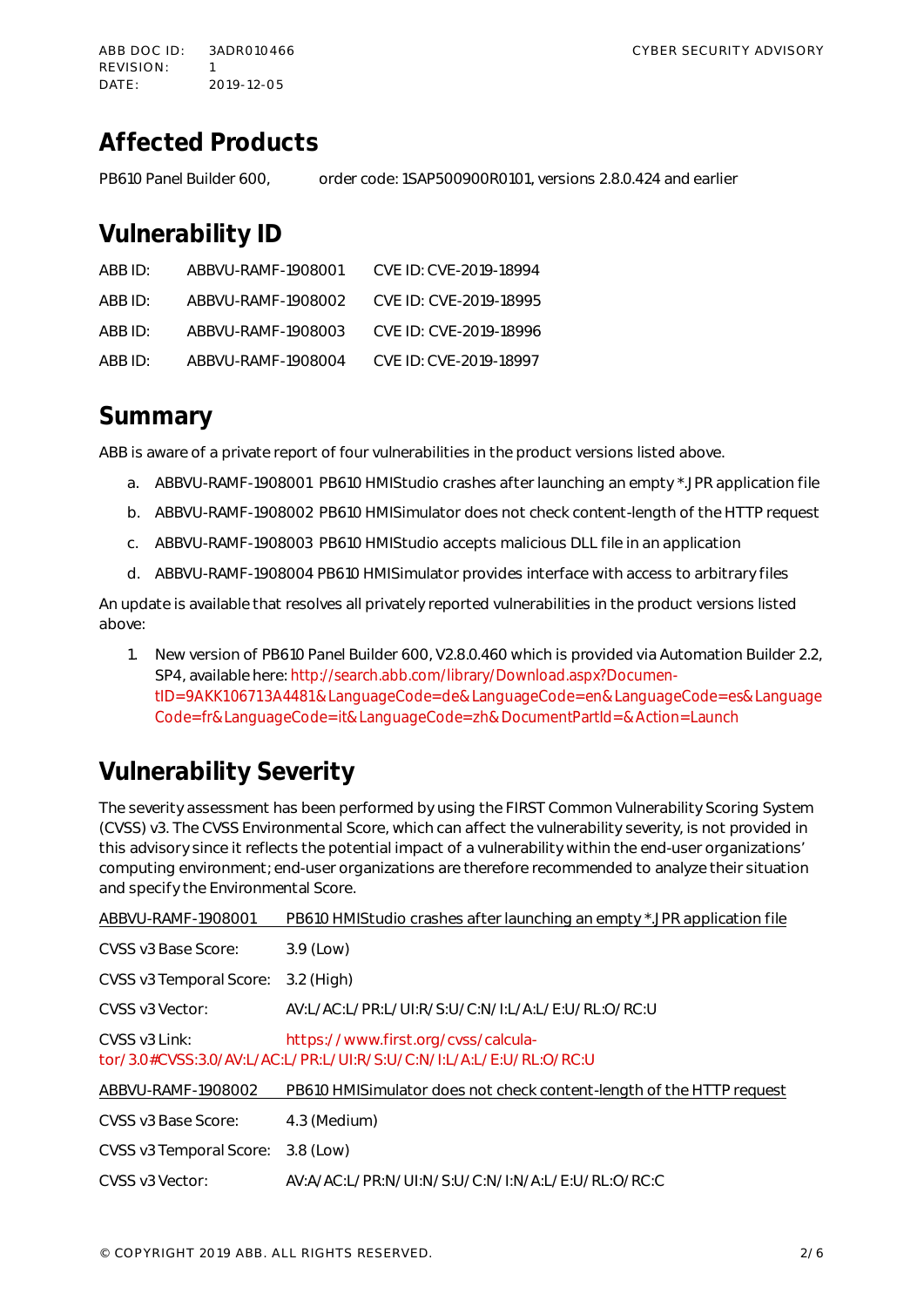| https://www.first.org/cvss/calcula-<br>CVSS v3 Link:<br>tor/3.0#CVSS:3.0/AV:A/AC:L/PR:N/UI:N/S:U/C:N/I:N/A:L/E:U/RL:O/RC:C |                                                                      |  |  |
|----------------------------------------------------------------------------------------------------------------------------|----------------------------------------------------------------------|--|--|
| ABBVU-RAMF-1908003                                                                                                         | PB610 HMIStudio accepts malicious DLL file in an application         |  |  |
| CVSS v3 Base Score:                                                                                                        | $7.1$ (High)                                                         |  |  |
| CVSS v3 Temporal Score:                                                                                                    | 6.2 (Medium)                                                         |  |  |
| CVSS v3 Vector:                                                                                                            | AV:L/AC:L/PR:N/ULR/S:C/C:N/LH/A:L/E:U/RL:O/RC:C                      |  |  |
| CVSS v3 Link:<br>https://www.first.org/cvss/calcula-<br>tor/3.0#CVSS:3.0/AV:L/AC:L/PR:N/UI:R/S:C/C:N/I:H/A:L/E:U/RL:O/RC:C |                                                                      |  |  |
| ABBVU-RAMF-1908004                                                                                                         | PB610 HMISimulator provides interface with access to arbitrary files |  |  |
| CVSS v3 Base Score:                                                                                                        | 4.3 (Medium)                                                         |  |  |
| CVSS v3 Temporal Score:                                                                                                    | 3.8 (Low)                                                            |  |  |
| CVSS v3 Vector:                                                                                                            | AV:A/AC:L/PR:N/UI:N/S:U/C:N/I:N/A:L/E:U/RL:O/RC:C                    |  |  |
| CVSS v3 Link:<br>https://www.first.org/cvss/calcula-<br>tor/3.0#CVSS:3.0/AV:A/AC:L/PR:N/ULN/S:U/C:N/L:N/A:L/E:U/RL:O/RC:C  |                                                                      |  |  |

### **Recommended immediate actions**

The problems are corrected in the following product versions:

PB610 Panel Builder 600 version 2.8.0.460

ABB recommends that customers apply the update of the PB610 engineering suite on their engineering PCs to that version at the earliest convenience.

ABB recommends that customers check the PB610 application directories for the presence of any DLL files. DLL files in PB610 application directories shall be removed.

## **Vulnerability Details**

ABBVU-RAMF-1908001 PB610 HMIStudio crashes after launching an empty \*.JPR application file

Due to a lack of file length check, the HMIStudio component of ABB PB610 Panel Builder 600 versions 2.8.0.424 and earlier crashes when trying to load an empty \*.JPR application file. An attacker with access to the file system might be able to cause application malfunction such as denial of service.

#### ABBVU-RAMF-1908002 PB610 HMISimulator does not check content-length of the HTTP request

The HMISimulator component of ABB PB610 Panel Builder 600 versions 2.8.0.424 and earlier fails to validate the content-length field for HTTP requests, exposing HMISimulator to denial of service via crafted HTTP requests manipulating the content-length setting.

ABBVU-RAMF-1908003 PB610 HMIStudio accepts malicious DLL file in an application

Path settings in HMIStudio component of ABB PB610 Panel Builder 600 versions 2.8.0.424 and earlier accept DLLs outside of the program directory, potentially allowing an attacker with access to the local file system the execution of code in the application's context.

ABBVU-RAMF-1908004 PB610 HMISimulator provides interface with access to arbitrary files

The HMISimulator component of ABB PB610 Panel Builder 600 uses the readFile/writeFile interface to manipulate the work file. Path configuration in PB610 HMISimulator versions 2.8.0.424 and earlier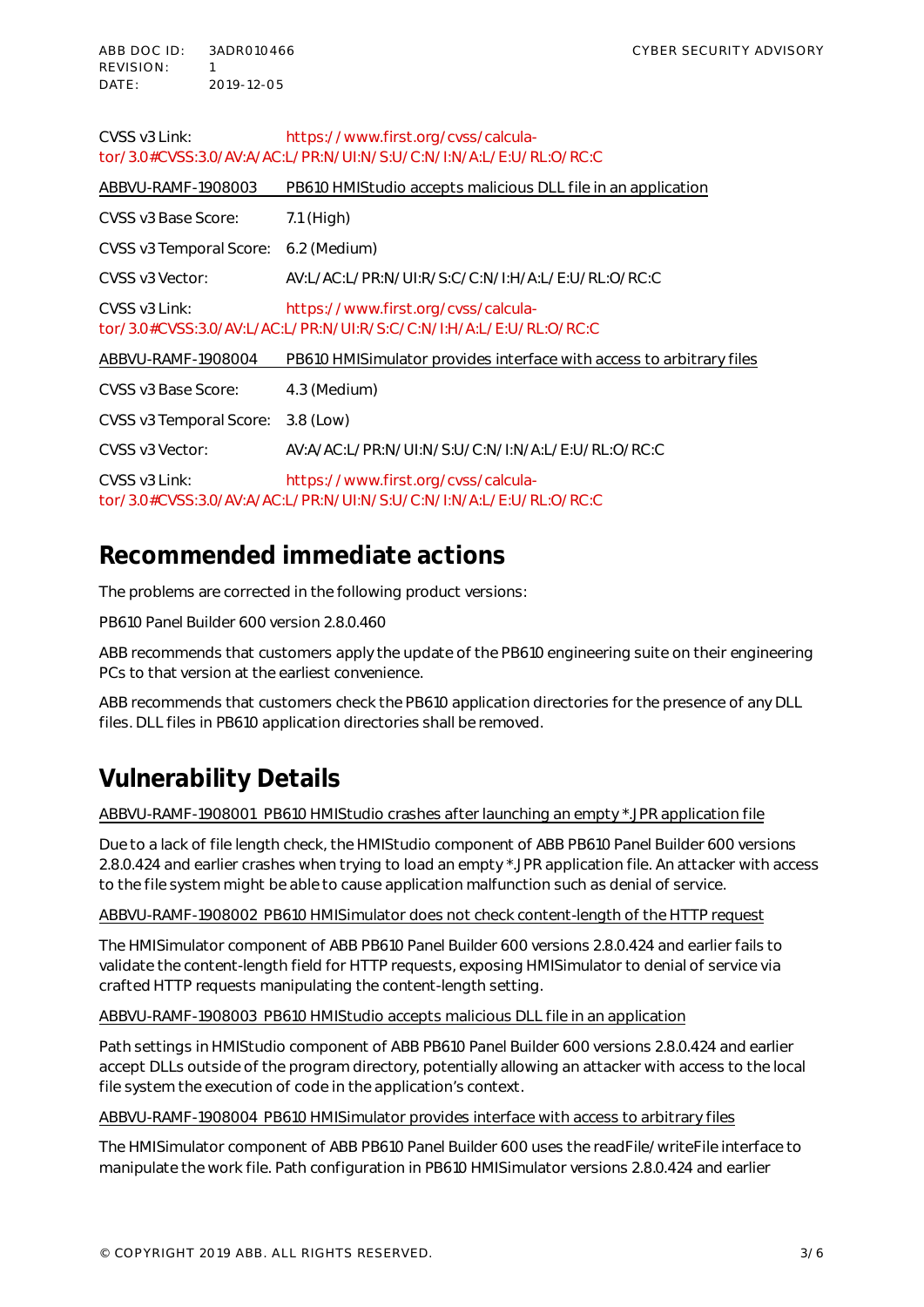ABB DOCTD: 3ADR010466 CYBER SECURITY ADVISORY REVIS IO N: 1 DATE: 2019-12-05

potentially allows acces to files outside of the working directory, thus potentially supporting unauthorized file access.

# **Mitigating Factors**

Recommended security practices and firewall configurations can help protect a process control network from attacks that originate from outside the network. Such practices include that process control systems are physically protected from direct access by unauthorized personnel, have no direct connections to the Internet, and are separated from other networks by means of a firewall system that has a minimal number of ports exposed, and others that have to be evaluated case by case. Process control systems should not be used for Internet surfing, instant messaging, or receiving e-mails. Portable computers and removable storage media should be carefully scanned for viruses before they are connected to a control system.

More information on recommended practices can be found in the following documents:

3BSE032547, Whitepaper - Security for Industrial Automation and Control Systems (https://library.e.abb.com/public/b1f29a78bc9979d7c12577ec00177633/3BSE032547\_B\_en\_Security\_for \_Industrial\_Automation\_and\_Control\_Systems.pdf)

### **Workarounds**

If an update of the engineering PCs is not possible for the user, a workaround is to restrict access to the engineering PCs to only trusted parties/devices.

### **Frequently Asked Questions**

### **What is the scope of the vulnerability?**

An attacker who successfully exploited this vulnerability could prevent legitimate access to an affected system node, remotely cause an affected system node to stop, take control of an affected system node or insert and run arbitrary code in an affected system node.

### **What causes the vulnerability?**

The vulnerabilities are caused

- · by a missing pre-check of PB610 applications (\*.JPR files) before loading them. So PB610 HMIStudio does not recognize a non-suitable \*.JPR application file and crashes.
- by the PB610 HMISimulator, which does not check the content-length of the HTTP request. A wrong content-length could cause a crash of the process.
- by PB610 HMIStudio, which starts to search for DLL files in the PB610 application directory. A malicious DLL file which is placed in an application directory could cause malicious effects as soon as a PB610 application (\*.JPR file) in the same directory is started via double-click.
- · PB610 HMISimulator provides readFile/writeFile interface without limitation on the PB610 application directory, so that the user can read/write arbitrary files.

#### **What is the PB610 Panel Builder 600?**

PB610 Panel Builder 600 – HMIStudio.exe – is the engineering tool for designing HMI applications and providing the runtime for control panels, which are used for the operation of automation systems.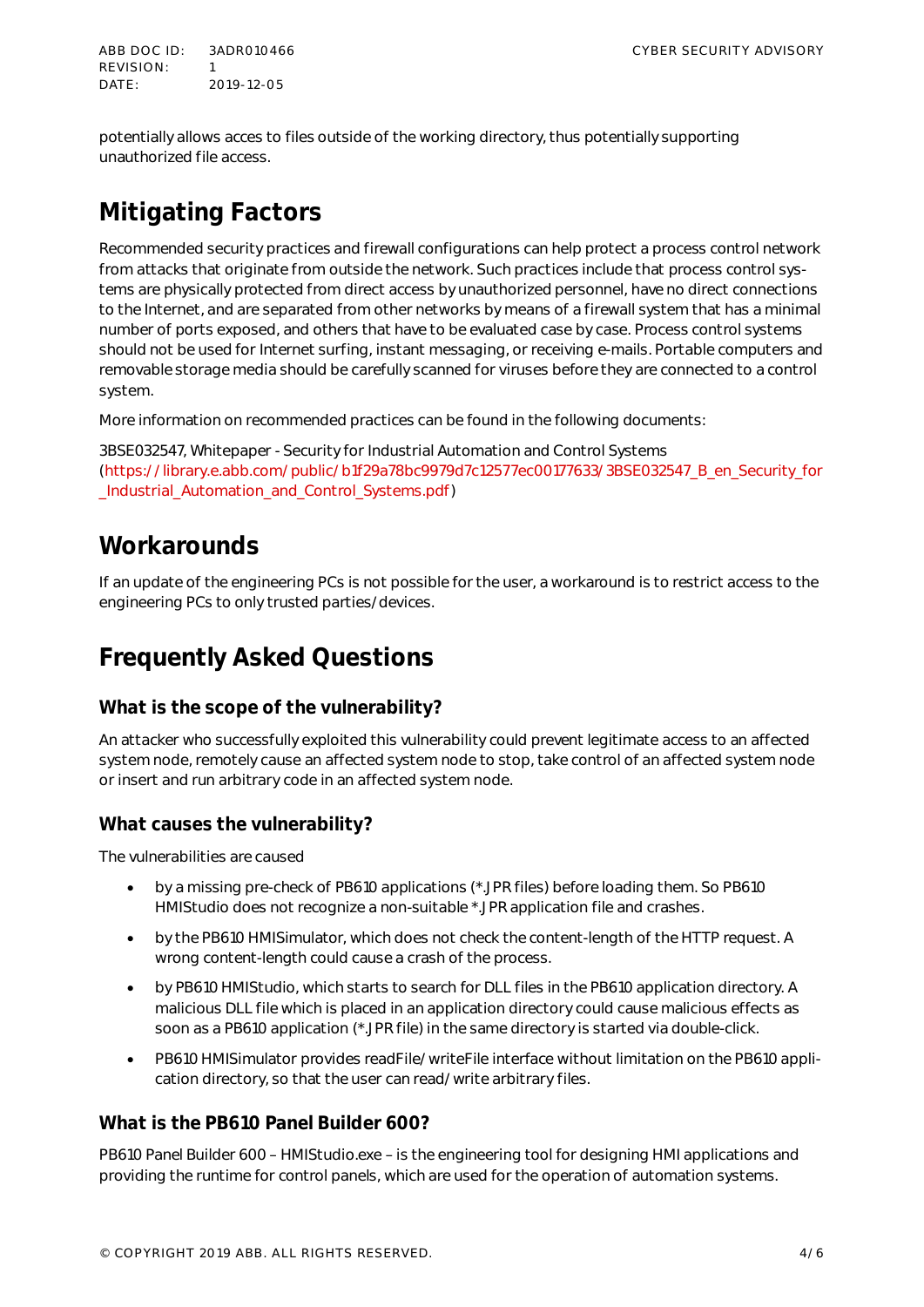ABB DOCTD: 3ADR010466 CYBER SECURITY ADVISORY REVISION: 1 DATE: 2019-12-05

HMSimulator, which is made available with the installation of PB610 Panel Builder 600, is a simulation tool for efficient testing of a PB610 application in the engineering PC, before downloading it to a control panel and setting it into operation.

#### **What might an attacker use the vulnerability to do?**

An attacker who successfully exploited these vulnerabilities could cause the affected system node to stop or become inaccessible, allow the attacker to take control of the system node or allow the attacker to insert and run arbitrary code.

### **How could an attacker exploit the vulnerability?**

An attacker could try to exploit the vulnerability by creating a specially crafted message and sending the message to an affected system node. This would require that the attacker has access to the system network, by connecting to the network either directly or through a wrongly configured or penetrated firewall, or that he installs malicious software on a system node or otherwise infects the network with malicious software. Recommended practices help mitigate such attacks, see section Mitigating Factors above.

### **Could the vulnerability be exploited remotely?**

If an engineering PC with a PB610 HMISimulator is connected to a network, an attacker who has network access to an affected system node could exploit this vulnerability. Recommended practices include that engineering PCs are physically protected, have no direct connections to the Internet, and are separated from other networks by means of a firewall system that has a minimal number of ports exposed. If the engineering PC is not connected to a network, to exploit this vulnerability an attacker would need to have physical access to an affected system node.

#### **What does the update do?**

#### ABBVU-RAMF-1908001 PB610 HMIStudio crashes after launching an empty \*.JPR application file

The update eliminates the vulnerability by pre-checking a PB610 application (\*.JPR file) before loading it. If the \*.JPR file is no application suitable for PB610 HMIStudio, the loading is aborted with a "invalid file" message.

#### ABBVU-RAMF-1908002 PB610 HMISimulator does not check content-length of the HTTP request

The update includes a validation check of the content-length. A content-length less than zero returns a http error 400. A maximum value for the content-length is defined in order to avoid excess memory allocation.

ABBVU-RAMF-1908003 PB610 HMIStudio accepts malicious DLL file in an application

In the update the current/application directory is removed from the DLL search path.

ABBVU-RAMF-1908004 PB610 HMISimulator provides interface with access to arbitrary files

Access of the CGI interface ReadFile/WriteFile is limited to the PB610 application directory.

#### **When this security advisory was issued, had this vulnerability been publicly disclosed?**

No, ABB received information about this vulnerability through responsible disclosure.